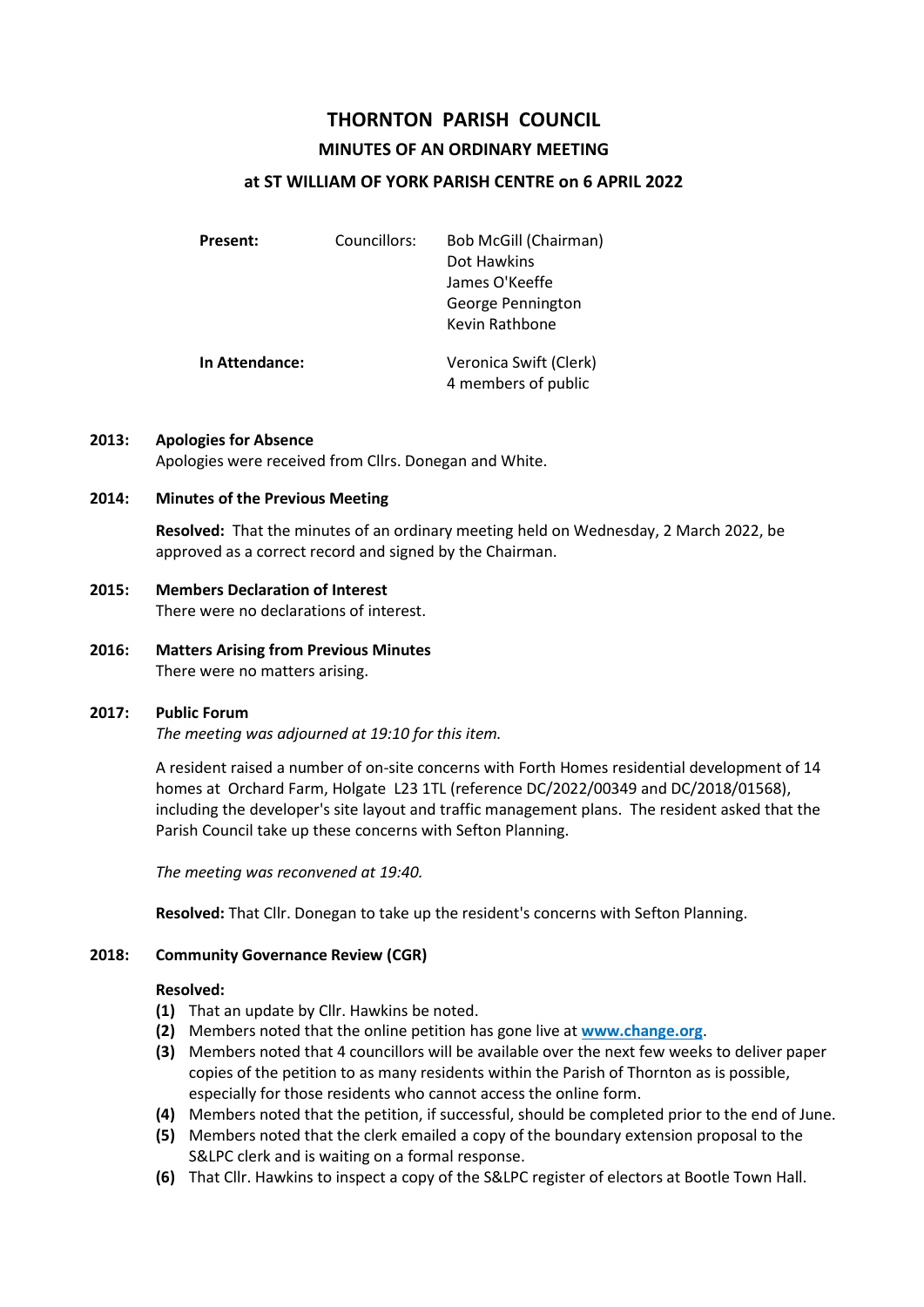## **2019: Defibrillator Kiosk Restoration**

# **Resolved:**

- **(1)** That an update by Cllr. McGill be noted.
- **(2)** Members thanked Cllr. O'Keeffe for removing the obscene graffiti scrawled across the kiosk.
- **(3)** Members noted that Cllr. McGill to organise the fitting of the interior vinyl, to obtain a 'Highway Electrical Installation Certificate' (HEA), to complete a risk assessment, to ensure it is registered with the National Defibrillator Network and to check the light bulb is working.
- **(4)** Members noted that Cllr. McGill and the clerk have the key code.
- **(5)** That Cllr. McGill to let Cllr. O'Keeffe know when the interior vinyl has been fitted so that he can arrange a photo shoot date for the press release.

# **2020: Keeping Thornton Tidy**

# **Resolved:**

- **(1)** That an update by Cllrs. McGill and Rathbone be noted.
- **(2)** Members noted that the community litter pick held on Saturday, 2 April 2022, focussed on tidying up Runnell's Park and next month it will focus on tidying up The Crescent.
- **(3)** That Cllr. O'Keeffe to file a 'risk assessment' for May with Sefton MBC.
- **(4)** Members noted that the newly installed litter bin on Drummond Road had been damaged and the dilapidated Royal Mail collection box on the village green had been removed.
- **(5)** Members noted that Runnell's Park Improvement Project is due to start on 18 April 2022.

# **2021: Community 'Give and Take' Cabinet**

# **Resolved:**

- **(1)** That a report by Cllr. Rathbone be noted.
- **(2)** Members noted the Nag's Head car park a suitable location subject to permission.
- **(3)** Members approved joining the food sharing app OLIO, users can request surplus food items nearing their sell-by date for redistribution within the community.

# **2022: Establishing a 'Community Group'**

# **Resolved:**

- **(1)** Members approved setting up the Thornton Parish Community Group as an unincorporated association, to be known as the 'Thornton Community Group'.
- **(2)** Members noted that being unincorporated is a popular choice for most clubs, societies, groups and voluntary organisations as there is no requirement to submit annual returns.
- **(3)** That members to check out the best ways of involving the community.
- **(4)** That the clerk to check out the best online bank accounts currently available.

# **2023: Covid Commemorative Plaque**

**Resolved:** That an update by Cllr. Hawkins be noted.

# **2024: WWI and WW2 War Memorial**

**Resolved:** That an update by Cllr. O'Keeffe be noted.

# **2025: Queen's Platinum Jubilee**

### **Resolved:**

- **(1)** That updates by Cllrs. O'Keeffe and McGill be noted.
- **(2)** Members approved a payment of £43.00 for the Queen's Green Canopy Plaque.
- **(3)** Members noted that Cllr. McGill will not be available for the 'beacon lighting ceremony'.
- **(4)** Members to discuss the beacon registration at the next meeting.